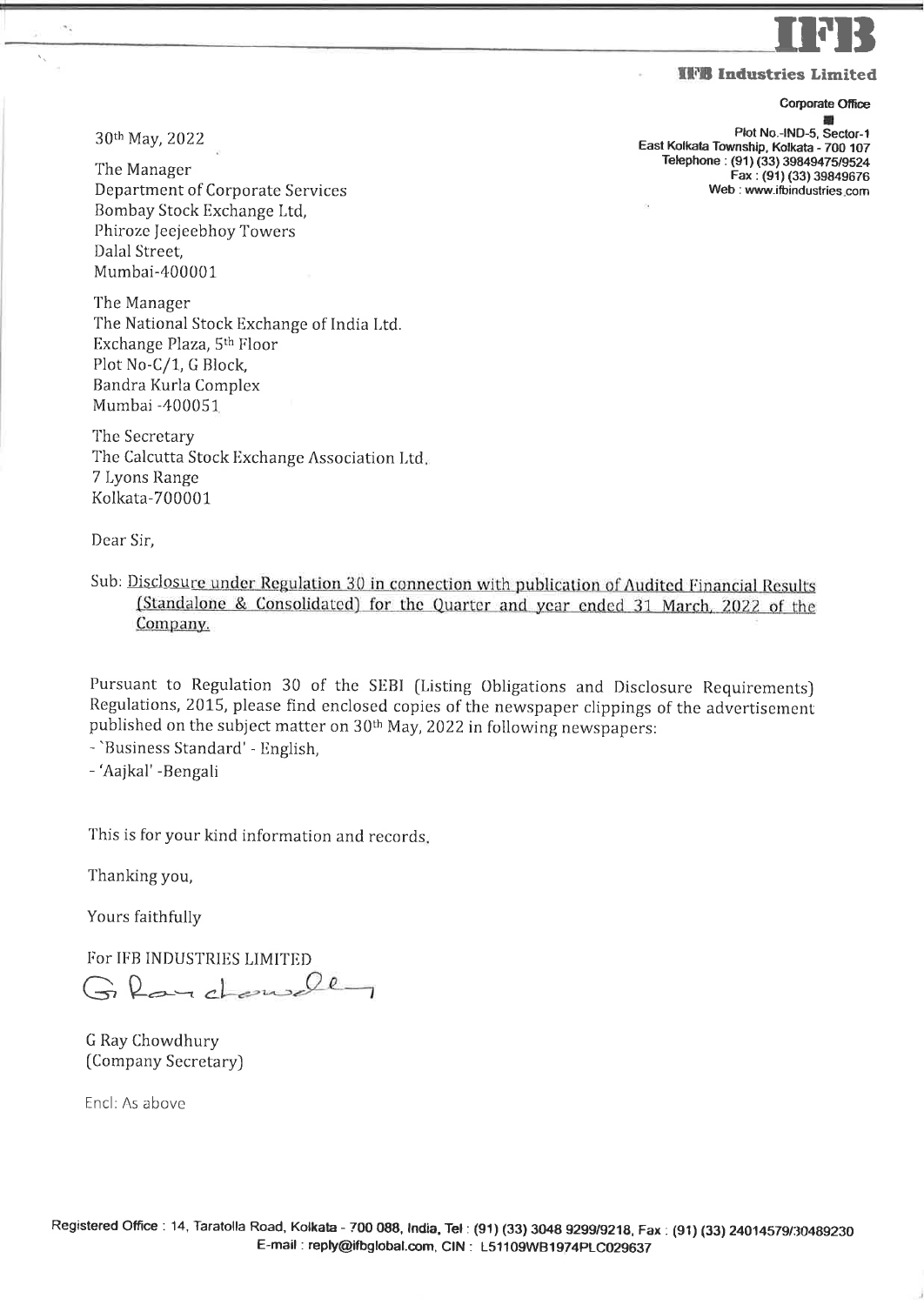## **DDHAMPUR**

## Statement of Consolidated Financial Results for the Quarter and Year ended March 31, 2022

 $\frac{1}{2}$ 

| SI.<br>No.     | Particulars.                                                                    | Quarter Ended                                    |                                                               |                                                              | <b>Year Ended</b>             |                                                               |
|----------------|---------------------------------------------------------------------------------|--------------------------------------------------|---------------------------------------------------------------|--------------------------------------------------------------|-------------------------------|---------------------------------------------------------------|
|                |                                                                                 | March<br>31, 2022<br>(Audited)<br>{refer note 2} | Dec<br>31, 2021<br>(Unaudited)<br>{Restated,<br>refor note 2) | March<br>31.2021<br>(Audited)<br>(Restated,<br>refer note 21 | March<br>31.2022<br>(Audited) | March<br>31, 2021<br>(Audited)<br>{Resisted,<br>refer note 2) |
|                |                                                                                 |                                                  |                                                               |                                                              |                               |                                                               |
| $\overline{2}$ | Net profit / (loss) for the period before tax and exceptional items             | 4.720 39                                         | 7.875.26                                                      | 7.693.12                                                     | 20.157 46                     | 19,862 32                                                     |
| 3              | Net profit / (loss) for the period before lax and after exceptional items       | 4.720.30                                         | 7.675.26                                                      | 7.693.12                                                     | 20.157.46                     | 19,862 32                                                     |
| 4              | Net profit / (loss) for the period after tax from continuing operations         | 2.972.28                                         | 5.809.17                                                      | 5.160.25                                                     | 14.403.10                     | 14,335 65                                                     |
| 5              | Profit/(Loss) from discontinued operation before lax                            |                                                  |                                                               | 5 159 50                                                     |                               | 11,651.88                                                     |
| $\alpha$       | Profil/(Loss) from discontinued operation after tax                             |                                                  |                                                               | 3,983.53                                                     |                               | 8.560.88                                                      |
|                | Nut profit/doss) for the periodlynar (4+6)                                      | 2,972 28                                         | 5,809.17                                                      | 8,143.78                                                     | 14.403 10                     | 22,896 53                                                     |
| $\mathbf{a}$   | Total Other Comprehensive Income (OCI) from confinuing operations after laxes   | (39.07)                                          | (9, 40)                                                       | (3313)                                                       | 203 40                        | 73682                                                         |
| 9              | Total Other Comprehensive Income (OCI) from discontinued operations after laxes |                                                  |                                                               | 60.49                                                        |                               | 113 39                                                        |
| 10             | Total comprehensive income for the period                                       | 2.933 21                                         | 5,799.76                                                      | 9.171.14                                                     | 14,606.50                     | 23,746.54                                                     |
| 11             | Paid-up equity share capital                                                    | 6,638.76                                         | 6.63876                                                       | 6,638.76                                                     | 6.638.76                      | 6.638.76                                                      |
| 12             | Other equity (as at year end)                                                   |                                                  |                                                               |                                                              | 81.661 30                     | 149.361.74                                                    |
| 13             | Earnings per equity share (EPS) from continuing operations (of ₹ 10/- each)     |                                                  |                                                               |                                                              |                               |                                                               |
|                | Basic and diluted (? par share)                                                 | $4.48*$                                          | <b>B</b> 75*                                                  | $7.77*$                                                      | 21 70                         | 21 63                                                         |
| 14             | Earnings per equity share (EPS) from discontinued operations (of ₹ 10/- each)   |                                                  |                                                               |                                                              |                               |                                                               |
|                | Basic and diluted (? per share)                                                 |                                                  | $\pi$                                                         | 6 00*                                                        |                               | 12 89                                                         |
| 15             | Earnings per equity share (EPS) from continuing and discontinued operations     |                                                  |                                                               |                                                              |                               |                                                               |
|                | Basic and diluted (? par share)<br>hasllering total *                           | $4.48^*$                                         | 8.75*                                                         | $13.77*$                                                     | 2170                          | 34 52                                                         |

**Notes** 

ä

e:<br>
These results have been prepared in accordance with the Indian Accounting Standard (referred to as "Ind AS").34 interim. Financial Reporting prescribed unider<br>
Section 133 of the Companies Act, 2013 read with Companies ٠, ä

|                                                                                  | ₹ Jn Lac                                        |                                                              |                                                                      |                                |                                                               |  |
|----------------------------------------------------------------------------------|-------------------------------------------------|--------------------------------------------------------------|----------------------------------------------------------------------|--------------------------------|---------------------------------------------------------------|--|
|                                                                                  | <b>Quarter Ended</b>                            |                                                              |                                                                      | Year Ended                     |                                                               |  |
| <b>Particulars</b>                                                               | March<br>31.2022<br>(Audited)<br>(refer note 2) | Dec<br>31.2021<br>(Unaudited)<br>{Restated,<br>refer note 2) | March<br>31. 2021<br>(Audited)<br>(Restated,<br>rofer note<br>2 & 3} | March<br>31, 2022<br>(Audited) | March<br>31, 2021<br>(Audited)<br>(Restated,<br>rafer note 2} |  |
|                                                                                  |                                                 |                                                              |                                                                      |                                |                                                               |  |
| Total revenue                                                                    | 57,466.67                                       | 63.057.33                                                    | 64.907.52                                                            | 220 870 59                     | 224.503.31                                                    |  |
| Profit before lax from continuing operations                                     | 5.043.77                                        | 7,840.82                                                     | 7.650.30                                                             | 20.449.23                      | 19.870.87                                                     |  |
| Profil after tax from continuing operations                                      | 3.295.68                                        | 577473                                                       | 5,117.43                                                             | 14.694.87                      | 14,344.20                                                     |  |
| Profil before tax from discontinued operations                                   | 1.                                              | ×.                                                           | 3.745.25                                                             |                                | 10.632.35                                                     |  |
| Profit after tax from from discontinued operations                               | ÷                                               | ×.                                                           | 2,569.28                                                             |                                | 7,541 35                                                      |  |
| Total other comprehensive income (OCI) for conitnuing and discontinued operation | (39.07)                                         | (9.40)                                                       | 54.75                                                                | 203 40                         | 824 50                                                        |  |
| Total comprehensive income for conitnuing and discontinued operation             | 3.256.59                                        | 5,765.33                                                     | 7.741.46                                                             | 14.898.27                      | 22.710.05                                                     |  |

**Place : New Delhi** Dated : May 29, 2022

į,



## DHAMPUR SUGAR MILLS LIMITED

For and on behalf of the board  $Sd$ 

Ashok Kumar Goel

Chairman

Regis Office : Distt. Bijrior. Dhampur (U.P.) - 246761 CIN 115249UP1033PLC000611 Phone No. 01130659400 30659433 Email: investor:lesk@dhampursugar.com. Website: www.dhampursug

|        |                                                                                                                      | <b>FORM G</b><br><b>INVITATION FOR EXPRESSION OF INTEREST</b>                                                                                                                                                                                                                                                                                                                                                                                                                                                                                                                                                                                                        |  |  |  |  |
|--------|----------------------------------------------------------------------------------------------------------------------|----------------------------------------------------------------------------------------------------------------------------------------------------------------------------------------------------------------------------------------------------------------------------------------------------------------------------------------------------------------------------------------------------------------------------------------------------------------------------------------------------------------------------------------------------------------------------------------------------------------------------------------------------------------------|--|--|--|--|
|        |                                                                                                                      | r Regulation 36A (1) of the insolvency and Banaruptcy                                                                                                                                                                                                                                                                                                                                                                                                                                                                                                                                                                                                                |  |  |  |  |
|        |                                                                                                                      | Disabiency Resulution Process for Corporate Personal Republicions, 2018                                                                                                                                                                                                                                                                                                                                                                                                                                                                                                                                                                                              |  |  |  |  |
|        |                                                                                                                      | <b>RELEVANT PARTICULARS</b>                                                                                                                                                                                                                                                                                                                                                                                                                                                                                                                                                                                                                                          |  |  |  |  |
| ٩<br>ž | Nome M the corporate dealer<br>Date of incorporation of corporate debtor                                             | <b>APPLI HOTELS LIMITED</b>                                                                                                                                                                                                                                                                                                                                                                                                                                                                                                                                                                                                                                          |  |  |  |  |
| x      | Auditory wine which corporate online is                                                                              | 06:04.1983                                                                                                                                                                                                                                                                                                                                                                                                                                                                                                                                                                                                                                                           |  |  |  |  |
|        | incorporated / registered                                                                                            | Register of Companies - Cheanal                                                                                                                                                                                                                                                                                                                                                                                                                                                                                                                                                                                                                                      |  |  |  |  |
|        | Carporate Kientilis mumber: Almost Kabilita<br>Markhussen number of corporate detter                                 | IJ92490TN1BB3PLC009942                                                                                                                                                                                                                                                                                                                                                                                                                                                                                                                                                                                                                                               |  |  |  |  |
| x      | Address of the registered office and<br>principal difficient any light corporate decision                            | PGP House, No of Starting Road<br>Nungambakkam. Chennai 500034                                                                                                                                                                                                                                                                                                                                                                                                                                                                                                                                                                                                       |  |  |  |  |
|        | Inschering Commercement Date in<br>Resident of Corporate Setting                                                     | 05:05:2320 (Order Received on 07:65:2520)                                                                                                                                                                                                                                                                                                                                                                                                                                                                                                                                                                                                                            |  |  |  |  |
| ,      | Date of invitation of expression of interest                                                                         | 17.08 2020 (Original) 26 04 2022 (Re-sauance<br>pursuant to NCLAT order dated 17 02 2022).                                                                                                                                                                                                                                                                                                                                                                                                                                                                                                                                                                           |  |  |  |  |
|        | Elighèty for reselution applicants under<br>sectors 25(2)(h) of the code is available at                             | Exploity of instance the prospective resortation<br>spolicants under section 25(2)(h) of the Code<br>may be obtained from roupport of shuftgamall.com                                                                                                                                                                                                                                                                                                                                                                                                                                                                                                                |  |  |  |  |
|        | If I harms of ineignment aggregate under<br>tection 29A arc evaluable at                                             | Norms of merginishy applicable order associated.<br>can be sittemed from the website of                                                                                                                                                                                                                                                                                                                                                                                                                                                                                                                                                                              |  |  |  |  |
|        | If Last data for recept of expression of interest                                                                    | IN NULTIN government actual transversion<br>15 08 3322 - Extended to 09 06 3522                                                                                                                                                                                                                                                                                                                                                                                                                                                                                                                                                                                      |  |  |  |  |
|        | 11 Date or ease or provisional list of                                                                               | 25.05 2022 - Extended to 16 06.2022                                                                                                                                                                                                                                                                                                                                                                                                                                                                                                                                                                                                                                  |  |  |  |  |
| ıš     | Prosentense meth kón ápplitaris<br>List data for automassis of disposition<br>ti jirovislonal ku                     | 28.05 2022 - Extended to 19 05 2022                                                                                                                                                                                                                                                                                                                                                                                                                                                                                                                                                                                                                                  |  |  |  |  |
| ۲z.    | Date of more of final hat of processive                                                                              | 06.05.2022 - Extended to 23.06.2022                                                                                                                                                                                                                                                                                                                                                                                                                                                                                                                                                                                                                                  |  |  |  |  |
| Ħ      | relativities eugeniente<br>Date of more of schematics management.<br>peak this math and request for respective.      | 30 05 2022 - Extended to 21.06.2022                                                                                                                                                                                                                                                                                                                                                                                                                                                                                                                                                                                                                                  |  |  |  |  |
|        | plane to prespective rest/Loon sportcards                                                                            |                                                                                                                                                                                                                                                                                                                                                                                                                                                                                                                                                                                                                                                                      |  |  |  |  |
| 'n     | Manner of absolving impassifice resolution<br>par, existution meth, retamator.<br>numerable and further information. | information Memorandum, Evaluation Matrix and<br>Request for Resolution Plan shall be insued to every<br>Prospective Resolution Applicant (PRA) in the<br>aroveronal kal and its every PRA who contents the<br>deceion of RP for non-inclusion of fis name in the<br>revisional list on or before 28.05.2022 (Extended in<br>19.06.2022) by way of an e-mail For any offer<br>Information, the applican/(s) may make requests to the<br>69 at the correspondence address or e-mail id as stated<br>isserol setating 21 below<br>The documentalother information be manitoned apple<br>shall be imposed after receipt of confidentially<br>indertaking Stark Ing PRAy |  |  |  |  |
|        | page nooutceen to nozelimitize yof resolution plans                                                                  | 01 07:3022 (Extended to 21 07 2022)                                                                                                                                                                                                                                                                                                                                                                                                                                                                                                                                                                                                                                  |  |  |  |  |
|        | 11 Manner of submitting resolution plans to<br>resolution professional                                               | Soaled Envelope by space/registered post or by have<br>fairery or a-mail in mappunatele@genall com                                                                                                                                                                                                                                                                                                                                                                                                                                                                                                                                                                   |  |  |  |  |
|        | 15 Eubrated tate for substance of mash time                                                                          | 01.08.2022 (Extended to 12 08 2022)                                                                                                                                                                                                                                                                                                                                                                                                                                                                                                                                                                                                                                  |  |  |  |  |
|        | stan to the Adjudicating Authority for approve<br>19 I fishe and reputation funder of the                            |                                                                                                                                                                                                                                                                                                                                                                                                                                                                                                                                                                                                                                                                      |  |  |  |  |
|        | Islakten professorei                                                                                                 | Radius/ohner Drammeraun<br>03, Block 1, Triumph Apartments 114, Jawahariai Nehru<br>Satai Anumbakkam, Cheenai, Tamil Nadu-600106<br>Reg No. ISBN1PA-001/1P-P00506/2017-2018/10909                                                                                                                                                                                                                                                                                                                                                                                                                                                                                    |  |  |  |  |
|        | 20. Name Abbress and a met of the resolution<br>professional as registared with the Board                            | Radhaintshnas Dhannarajan<br>Address - DJ, Block 1. Thumph Apatements 114. Aexabarbal<br>Hehru Saial, Ananbakkam, Cherma Tamil Nadu-800108<br>Email - charma67 @gmail.com                                                                                                                                                                                                                                                                                                                                                                                                                                                                                            |  |  |  |  |
|        | 11. A Schenz and email in be used for<br>ilizmspandence with the resolution<br><b>B</b> Difference in                | Astron-DS Bock 1, Thungh Avenuety<br>114, Janshami Wahiu Salai, Arumbalikani, Chemia,<br>fand field 600136 Email - to specificials@gmail.com                                                                                                                                                                                                                                                                                                                                                                                                                                                                                                                         |  |  |  |  |
|        | II. Further Details are available at as with                                                                         | ro.spp.maleleft@gmall.com                                                                                                                                                                                                                                                                                                                                                                                                                                                                                                                                                                                                                                            |  |  |  |  |
|        | D. Data of Publication of Form G.                                                                                    | 26:04:3022 (Extended date 30:05:3032)                                                                                                                                                                                                                                                                                                                                                                                                                                                                                                                                                                                                                                |  |  |  |  |
|        | DATE: JO 05.7022                                                                                                     | w                                                                                                                                                                                                                                                                                                                                                                                                                                                                                                                                                                                                                                                                    |  |  |  |  |
|        | PLACE: Chennal                                                                                                       | Radhakrishnan Dharmarajan, Rasoletton Professional<br>Rea No. ISBUPA-001/IP-P00503/2017-2018/10909<br>Appu Holets Limited (Under CIRP)<br>D3 Block 1. Triumph Aparements 114 Jawahartal Nehru Salal Anumbaldiam,                                                                                                                                                                                                                                                                                                                                                                                                                                                     |  |  |  |  |
|        | NOTES:                                                                                                               | Chennai, Tamil Nadu 600108 Email - rpusppuhatala@greatLoom<br>5. The date investment in the above infinition a Algorithment was received and contact CoRP to one partial<br>photoship high and the same at a similar and animal the distribution of the distribution of                                                                                                                                                                                                                                                                                                                                                                                              |  |  |  |  |

i danen ditu fup<br>Watay, USA ang **Formt Paule** Cultura<br>Milita of Such 6 Stupocanya .<br>Antonio Accidentari (OL 31 Pe RP) brium fra segna p.c.ut c

| EXTRACTS OF AUDITED STATEMENT OF FINANCIAL RESULTS<br>FOR THE QUARTER AND YEAR ENDED 31 MARCH, 2022                                                                                                                                                                                                                                                                                                                                                                                                 |                         |                                                                                 |                    |                            | <b>Rs. In Lace</b>     |
|-----------------------------------------------------------------------------------------------------------------------------------------------------------------------------------------------------------------------------------------------------------------------------------------------------------------------------------------------------------------------------------------------------------------------------------------------------------------------------------------------------|-------------------------|---------------------------------------------------------------------------------|--------------------|----------------------------|------------------------|
| Particulars                                                                                                                                                                                                                                                                                                                                                                                                                                                                                         |                         | Quarter anded                                                                   | Carsakdated        |                            | fúar ended             |
|                                                                                                                                                                                                                                                                                                                                                                                                                                                                                                     |                         | 34 83 2922 11 12 2021 11:03 2021 11:03 2022 11:03 212                           |                    |                            |                        |
| Total income from<br>eperations (riet)<br>2. Net (New) profit for the portod                                                                                                                                                                                                                                                                                                                                                                                                                        | 90044                   | 95312                                                                           | <b>MSSAAT</b>      | Serena                     | Jet/Job                |
| estreenthrary hams)<br>ı<br>Net the sylvisht for the period<br>bofery tax (after ascaptional                                                                                                                                                                                                                                                                                                                                                                                                        | 163441                  | (531)                                                                           | 2008.              | (1001)                     | 9891                   |
| and extraordinary items)<br>Net (lona)/profit for the partod<br>after tax and east-controlling<br>interest fatter exceptional and<br>edmostrinary (lens)                                                                                                                                                                                                                                                                                                                                            | (4344)                  | <b>ISS11</b>                                                                    | 2995               | (7306)                     | 9691                   |
| Total Comprehensive (Inst)<br>Income for the period show<br>man exception interest<br>Comprehensive products<br>Total Comprehensive (Institute)<br>Other Comprehensives (Institute)<br>Other Comprehensives                                                                                                                                                                                                                                                                                         | (2820)                  | (321)                                                                           | 722                | (4816)                     | 6411                   |
| incomations) (when teal)<br><b>Kipsby share unpitel</b><br>Fane Volum -- No. 104 each)                                                                                                                                                                                                                                                                                                                                                                                                              | (2350)<br>4128          | (423)<br>4128                                                                   | tota<br>4128       | (4762)<br>4128             | 6354<br>47.24          |
| Other Equity<br>r.<br>8. Exmings Per Skansbefore<br>oothaardhuury itamu)<br>tot Ha. 181- eachd<br>not excellents in the<br>A3 Blassey<br>du Diluted<br>Earnings Par Share Lefter                                                                                                                                                                                                                                                                                                                    | (0.99)<br>(6.99)        | (079)<br>(0.79)                                                                 | 1.00<br>1.93       | 60598<br>11 891<br>[11.69] | 65480<br>1582<br>15.82 |
| estraardbiary Hame)<br>(of Pts. 10)- each)<br>instantialised - In Its.<br>lat Road:<br>(810) 144                                                                                                                                                                                                                                                                                                                                                                                                    | (6.99)<br><b>UR 991</b> | (0.29)<br>10.766                                                                | <b>x 60</b>        | (11.06)                    | $T\lambda$ 52<br>15.82 |
|                                                                                                                                                                                                                                                                                                                                                                                                                                                                                                     |                         |                                                                                 | 1.907              | (11.89)                    | <b>Re. In Loce</b>     |
|                                                                                                                                                                                                                                                                                                                                                                                                                                                                                                     |                         |                                                                                 | <b>Blandalace</b>  |                            |                        |
| Particulars                                                                                                                                                                                                                                                                                                                                                                                                                                                                                         |                         | <b>Quicks and all</b><br>11 NT 2022 31 12:3021 11 11:3021 11:03 2022 31:03:2021 |                    | <b>Year anded</b>          |                        |
| ŧ<br><b>Tutat Income from</b><br>eperations (net)<br>Not (lass) jarofit for the mation                                                                                                                                                                                                                                                                                                                                                                                                              | 88431                   | 932 Fil                                                                         | 80424              | 333001 273133              |                        |
| Ilvefore tax, pecuptional and<br>estrationary items)<br>Not these throfit for the period<br><b>Bettern tax (affer exceptional</b>                                                                                                                                                                                                                                                                                                                                                                   | (4368)                  | (012)                                                                           | 3735               | (70.72)                    | 2417                   |
| and estraprolisary items)<br>Not close streets for the period<br>atter tax and non-contrating<br>Interest (siter exceptional and                                                                                                                                                                                                                                                                                                                                                                    | (4368)                  | (612)                                                                           | 223(8)             | Linerati                   | 36.55                  |
| extraordinary (toms)<br>٤<br>Total Comprehensive Donal<br>Income far the parted after<br>nan-oontratting interest<br>[Comprising (Loss)/Profit for<br>the period (siter tax) and Othe                                                                                                                                                                                                                                                                                                               | (2852)                  | 14221                                                                           | 1031               | (6491)                     | with                   |
| Congreterate Internations)<br>(ster but))<br><b>Coulty share cauted</b><br>(Face Verse - PDr. 10- mail).                                                                                                                                                                                                                                                                                                                                                                                            | (2456)<br>4128          | (525)<br>4126                                                                   | <b>ASA</b><br>4128 | (5059)<br>41.26            | 8976<br>4328           |
| ۴<br>Other Equity<br>Earnings Fer Starstbehire<br>٠<br>extraordizary (terra)<br>(of its.100-sach)<br>(not annuallyed) - to Ha.                                                                                                                                                                                                                                                                                                                                                                      |                         |                                                                                 |                    | 59591                      | 14141                  |
| ia) Boost<br>00 Oil Aut<br>¥.<br><b>Carnings Fer Share (Mar-</b><br>extraerdinary nome)<br>(of the 104 each)<br>dnot annualised - se its                                                                                                                                                                                                                                                                                                                                                            | (705)<br>(705)          | 10.091<br>(0.99)                                                                |                    | $\frac{131}{131}$ (12.64)  | 15.34<br>15.30         |
| (d) Basil<br>(6) DAMed                                                                                                                                                                                                                                                                                                                                                                                                                                                                              | <b>UP (25)</b><br>U.ON  | 19:331<br>19:935                                                                | 1.31<br>1.39       | (12.84)<br>(12.54)         | 15.58<br>15.38         |
| Notes:<br>The wysted remotivation and standalone financial results of the Company for<br>the spatte wolver renard 31 March 2007 reas tech reversed by the Australian Committee<br>and approach by the Board of Directors of the Company of its<br>28 May 2222<br>z<br>Exchange in this edition of the detection and the constitution of the second material property and the second state in the second material property and the second material property in the second material property in the s |                         |                                                                                 |                    |                            |                        |

Dikramit Esocolive Chaliman and Managing Director<br>Joint Esocolive Chaliman and Managing Director Place : Veres<br>Gale : 28 May, 2022

**AND**